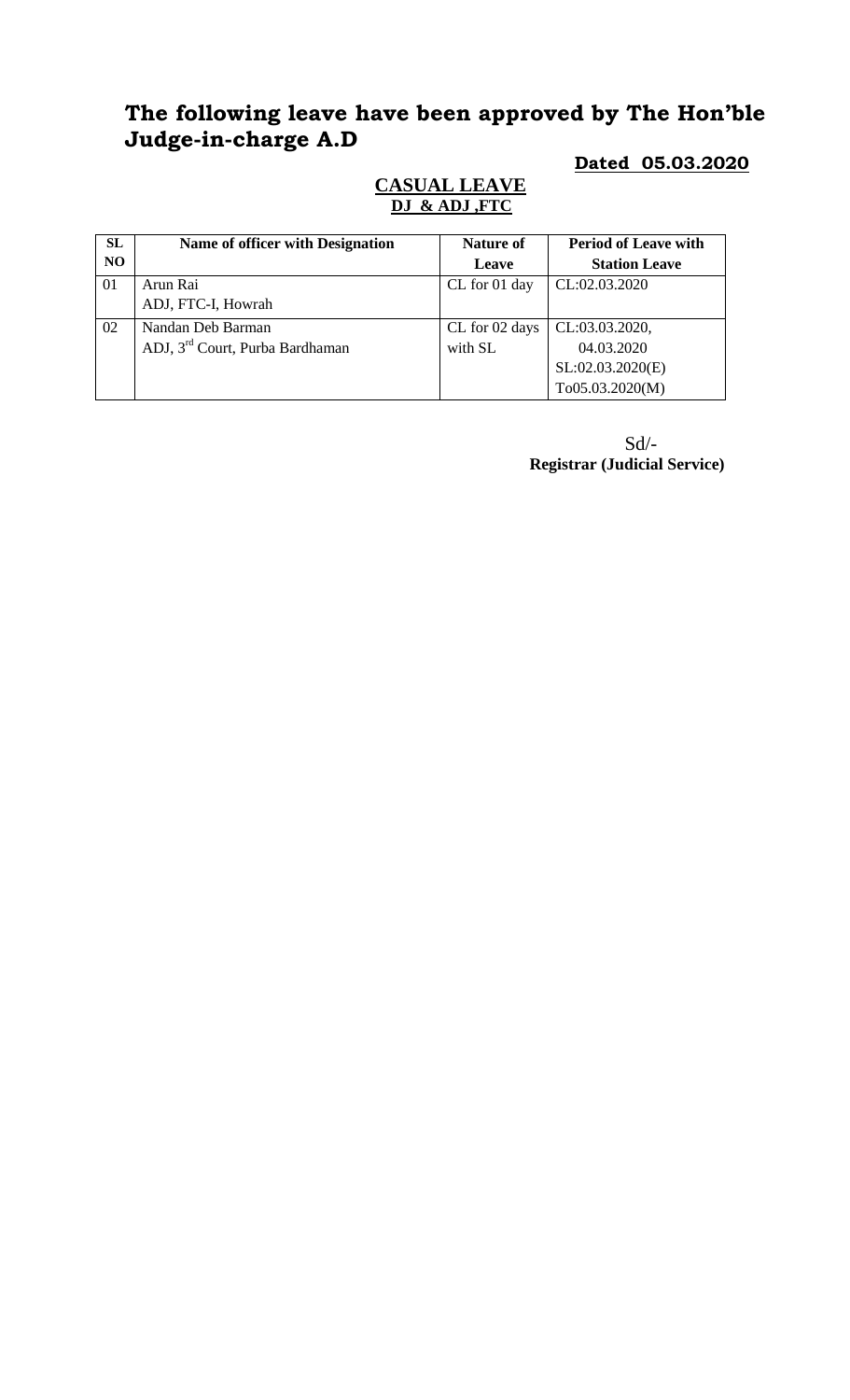# **The following leave have been approved by The Hon'ble Judge-in-charge A.D**

# **Dated 05.03.2020**

| SL | Name of officer with Designation  | <b>Nature of Leave</b> | <b>Period of Leave with</b> |
|----|-----------------------------------|------------------------|-----------------------------|
| NO |                                   |                        | <b>Station Leave</b>        |
| 01 | Kesang Doma Bhutia                | <b>SL</b>              | SL:07.03.2020(E)            |
|    | DJ, Kalimpong                     |                        | To11.03.2020(M)             |
| 02 | Chinmoy Chattopadhyay             | CL for 02 days         | CL:11.03.2020,              |
|    | ADJ, Raghunathpur, Purulia        | with SL                | 12.03.2020                  |
|    |                                   |                        | SL:08.03.2020(E)            |
|    |                                   |                        | To13.03.2020(M)             |
| 03 | Abhiram Barman                    | $\overline{SL}$        | SL:07.03.2020(E)            |
|    | ADJ, FTC, Chandernagore, Hooghly  |                        | To11.03.2020(M)             |
| 04 | Sanjeev Kumar Sharma              | CL for 01 day          | CL:11.03.2020               |
|    | ADJ, 3rd Court, Malda             | with SL                | SL:05.03.2020(E)            |
|    |                                   |                        | To 11.03.2020(N)            |
|    |                                   |                        | $(07.03.2020$ -training at  |
|    |                                   |                        | WBJA, Salt Lake)            |
| 05 | Asima Pal                         | <b>SL</b>              | SL:07.03.2020(E)            |
|    | ADJ, FTC-I, Alipore, 24pgs(S)     |                        | To10.03.2020(E)             |
| 06 | Ananta Kumar Bardhan              | CL for 02 days         | CL:11.03.2020,              |
|    | ADJ, FTC-I, Jalpaiguri            | with SL                | 12.03.2020                  |
|    |                                   |                        | SL:07.03.2020(E)            |
|    |                                   |                        | To13.03.2020(M)             |
|    |                                   | <b>SL</b>              | SL:13.03.2020(E)            |
|    |                                   |                        | To16.03.2020(M)             |
| 07 | Bibhuti Narayan Singh             | CL for 01 day          | CL:11.03.2020               |
|    | ADJ, FTC-III, Berhampore,         | with SL                | SL:07.03.2020(E)            |
|    | Murshidabad                       |                        | To12.03.2020(M)             |
| 08 | Narendra Nath Dasgupta            | CL for 01 day          | CL:11.03.2020               |
|    | ADJ, Alipurduar, Jalpaiguri       | with SL                | SL:07.03.2020(E)            |
|    |                                   |                        | To12.03.2020(M)             |
| 09 | Partha Sarathi Chatterjee         | SL                     | SL:07.03.2020(E)            |
|    | DJ, Murshidabad                   |                        | To11.03.2020(M)             |
| 10 | Prasenjit Biswas                  | $\overline{SL}$        | SL:07.03.2020(E)            |
|    | Chief Judge, City Sessions Court, |                        | To11.03.2020(M)             |
|    | Calcutta                          |                        |                             |

#### **CASUAL LEAVE DJ & ADJ ,FTC**

 $\mbox{Sd}/\mbox{-}$ **Registrar (Judicial Service)**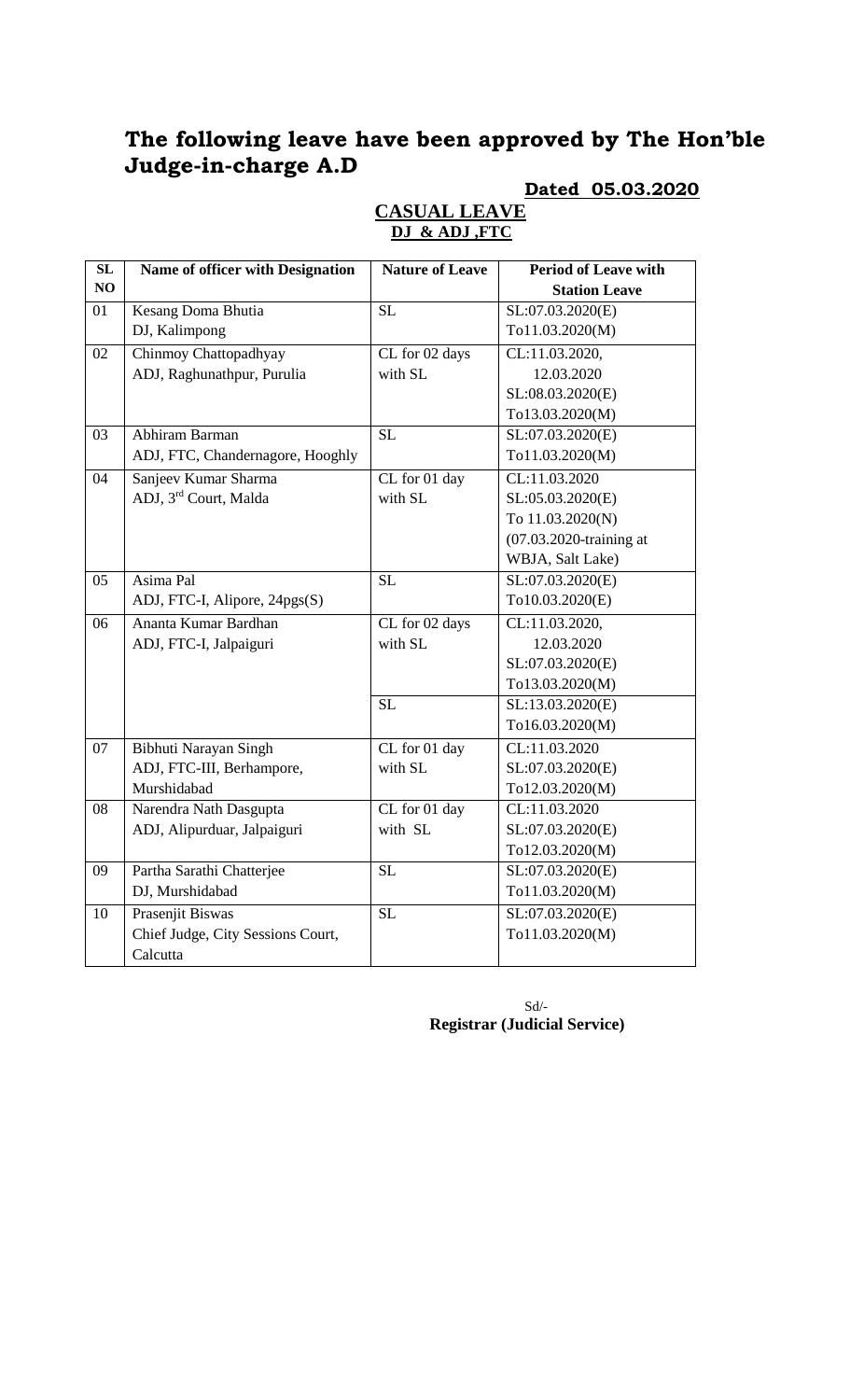# *The following leave have been approved by the Hon'ble Judge-in-Charge A.D.*

#### **Dated : 05.03.2020**

#### **ADJ, FTC/ CJ(SD)**

| SL  | Name of officer with Designation              | <b>Nature of Leave</b>   | <b>Period of Leave with Station</b> |
|-----|-----------------------------------------------|--------------------------|-------------------------------------|
| NO  |                                               |                          | Leave                               |
| 01. | Smt. Krishnanjana Ray                         | Earned Leave for 03 days | From 26.02.2020 to                  |
|     | $CJ(SD)$ , 3 <sup>rd</sup> Court, Alipore, 24 |                          | 28.02.2020                          |
|     | Pgs(S)                                        |                          |                                     |
| 02. | Sri Ajaya Raj Syangden, CJ (SD),              | Earned Leave for 06 days | From 15.02.2020 to                  |
|     | Chandernagore, Hooghly                        |                          | 20.02.2020                          |
|     |                                               |                          |                                     |

#### **CJM / ACJM**

| <b>SL</b><br>NO | Name of officer with Designation               | <b>Nature of Leave</b>     | <b>Period of Leave with Station</b><br>Leave |
|-----------------|------------------------------------------------|----------------------------|----------------------------------------------|
| 03              | Sri Ratan Kumar Gupta, CJM, Purba<br>Bardhaman | Commuted Leave for 05 days | From 17.02.2020 to 21.02.2020                |

#### **CJ(JD)**

| <b>SL</b><br>NO | Name of officer with Designation                                       | <b>Nature of Leave</b>        | <b>Period of Leave with Station</b><br>Leave |
|-----------------|------------------------------------------------------------------------|-------------------------------|----------------------------------------------|
| 04              | Smt. Najmus Sahar<br>$CJ(JD)$ , $2nd$ Court, Chandernagore,<br>Hooghly | Commuted Leave for 03<br>days | From 24.02.2020 to<br>26.02.2020             |

**Sd/-**

 **Registrar (Judicial Service)**